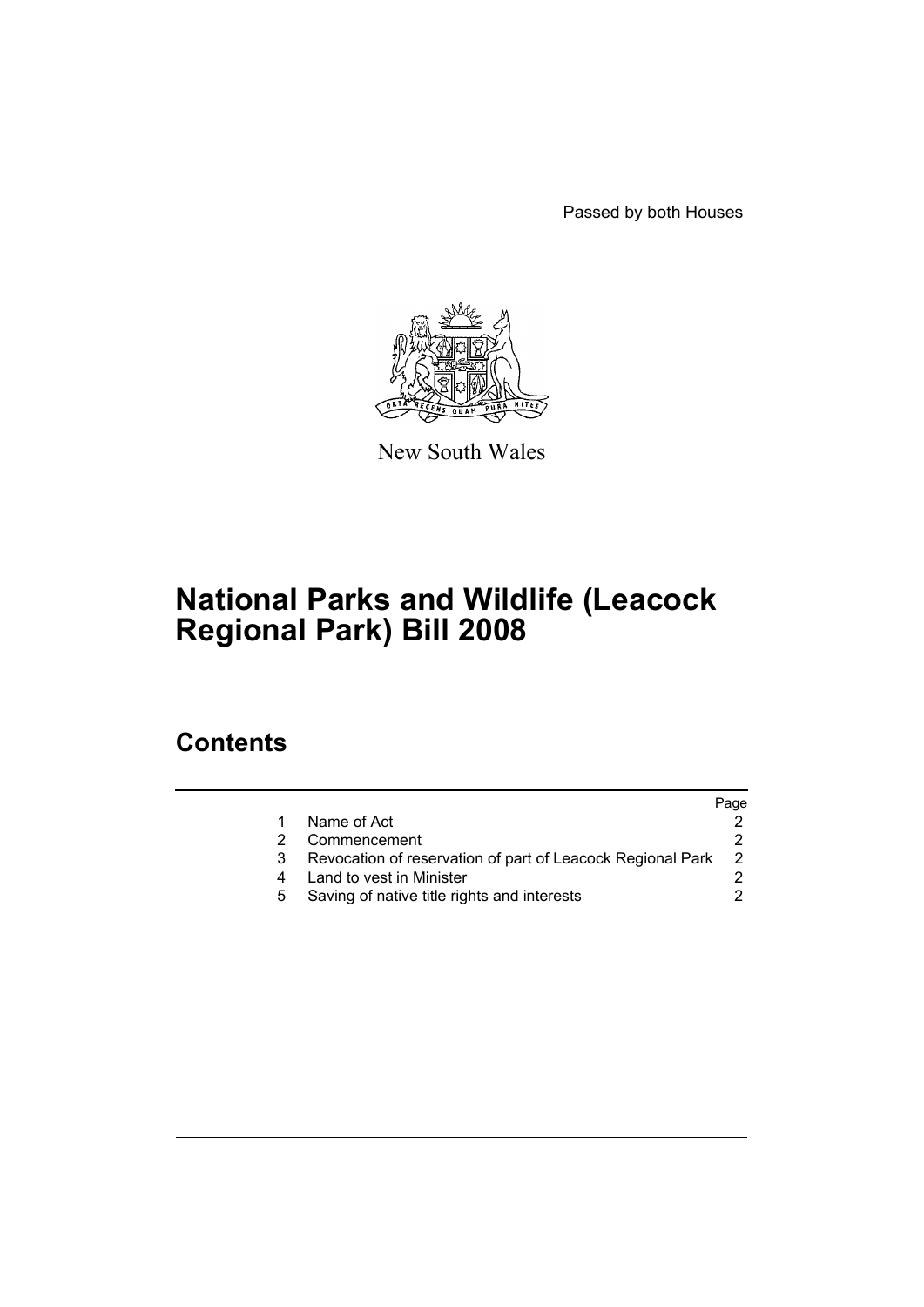*I certify that this public bill, which originated in the Legislative Assembly, has finally passed the Legislative Council and the Legislative Assembly of New South Wales.*

> *Clerk of the Legislative Assembly. Legislative Assembly, Sydney, , 2008*



New South Wales

## **National Parks and Wildlife (Leacock Regional Park) Bill 2008**

Act No , 2008

An Act to revoke the reservation of certain land currently reserved under the *National Parks and Wildlife Act 1974* as part of Leacock Regional Park; and for other purposes.

*I have examined this bill and find it to correspond in all respects with the bill as finally passed by both Houses.*

*Assistant Speaker of the Legislative Assembly.*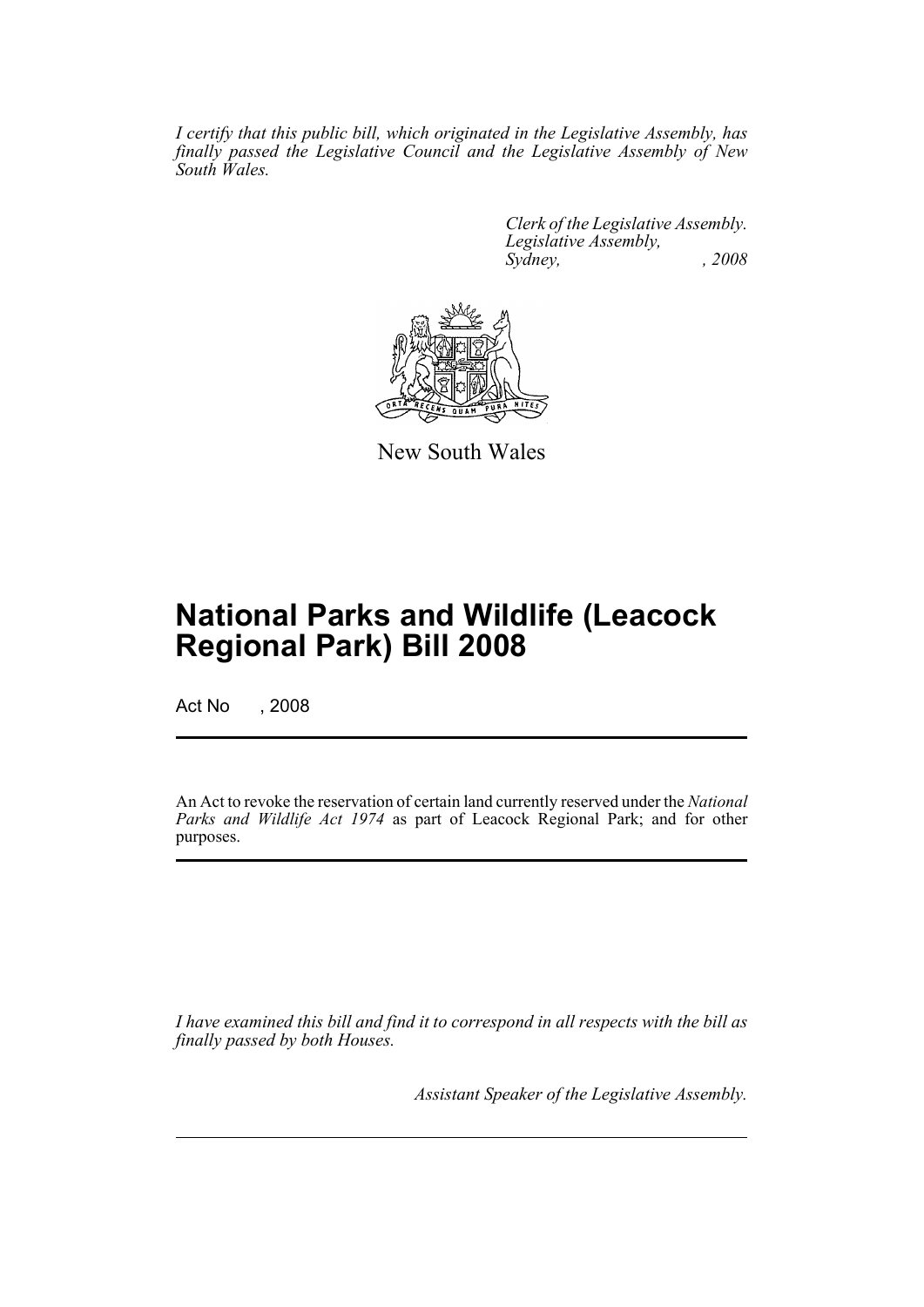#### <span id="page-2-0"></span>**The Legislature of New South Wales enacts:**

#### **1 Name of Act**

This Act is the *National Parks and Wildlife (Leacock Regional Park) Act 2008*.

#### <span id="page-2-1"></span>**2 Commencement**

This Act commences on the date of assent to this Act.

#### <span id="page-2-2"></span>**3 Revocation of reservation of part of Leacock Regional Park**

- (1) The reservation under the *National Parks and Wildlife Act 1974* of the land to which this section applies as part of a regional park is revoked.
- (2) This section applies to an area of about 1,564 square metres, being Lot 2 in DP 1123827, being part of Leacock Regional Park.
- (3) The revocation effected by this section does not affect anything done or omitted to be done before the commencement of this section.
- (4) In this section:

*Leacock Regional Park* means an area of about 34.3 hectares, being the land reserved as Leacock Regional Park by notices published in the following:

- (a) Gazette No 97 of 5 September 1997 at page 7850,
- (b) Gazette No 156 of 12 October 2001 at page 8586.

#### <span id="page-2-3"></span>**4 Land to vest in Minister**

On the revocation under section 3 of the reservation as part of a regional park of land to which section 3 applies, that land vests in the Minister administering Part 11 of the *National Parks and Wildlife Act 1974* on behalf of the Crown for the purposes of that Part for an estate in fee simple, freed and discharged from:

- (a) all trusts, obligations, estates, interests, rights of way or other easements, and
- (b) any dedication, reservation, Crown grant or vesting to which the land was subject, and any such dedication, reservation, grant or vesting is revoked.

#### <span id="page-2-4"></span>**5 Saving of native title rights and interests**

(1) This Act does not operate to extinguish any native title rights and interests existing in relation to the land to which section  $\overline{3}$  applies immediately before its vesting by section 4.